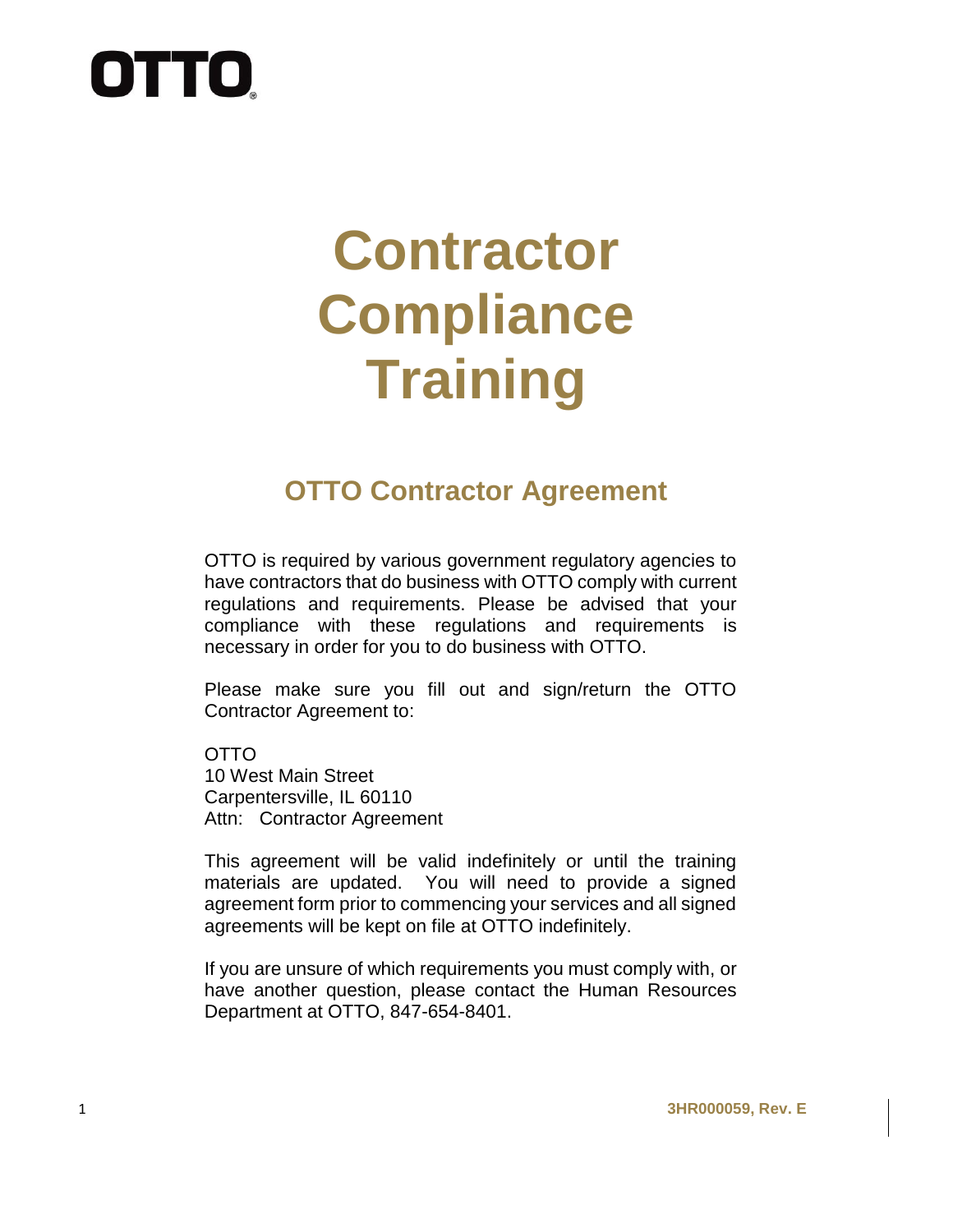## **Table of Contents**

| <b>OSHA Safety Training Materials</b>                   | Pages $2-10$ |
|---------------------------------------------------------|--------------|
| ISO 14001 - Environmental Management System             | Pages 11     |
| <b>International Traffic in Arms Regulations (ITAR)</b> | Pages 12     |
| <b>OTTO Dust Free Policy</b>                            | Pages 12     |

## **Safety Training, Contractors**

All contractors who perform a service at OTTO facilities will receive OSHA Safety Training:

When new substances, procedures, processes, equipment, or facilities are introduced and represent a new hazard. All contractors who work in the buildings are expected to learn the material and be able to recite it if asked later during safety audits. So pay attention during this training. YOU NEED TO KNOW THIS INFORMATION. This applies to any safety training topic you may be required to attend. It is also the responsibility of the contractor to convey this to all their employees and/or subcontractors as well. Evidence of this training will be documented by a signature on the OTTO Contractor Agreement.

#### **Why is Safety so Important?**

The Occupational Safety and Health Administration was created by Congress in 1970 to ensure that every working man and woman in the nation has a safe and healthful place to work. OSHA has focused on this goal by implementing workplace standards, setting exposure limits, developing voluntary guidelines, and offering safety and health compliance. Please report all emergencies or safety concerns to the OTTO manager that contracted with you.

#### **Your Role in Safety**

OTTO's goal is an accident-free workplace. Your role includes:

- Participate in safety training and drills
- Report hazards, incidents, and near misses
- Maintain safety attitude
- Ask for help

#### **Plan Review and Update**

The OTTO Safety Plan will be reviewed annually and updated whenever:

- New hazards are identified or existing hazards change
- There are changes to the facility layout or infrastructure
- There are changes to emergency action and evacuation procedures
- Each contractor who is covered by the plan will be notified when:
- A contractor is initially hired.
- When the contractor's responsibilities under the plan change
- When the plan is changed

#### **Emergency Preparedness Response**

OTTO participates in ISO 14001 Environmental Management System; which is a management system that empowers an organization to address the environmental impact of its activities, services, products and people.

OTTO must:

- Comply with environmental, safety and quality requirements.
- Continually improve our product quality, workplace safety and environmental performance.

The purpose of this policy is to identify potential emergency situations and potential accidents that can have an impact on the environment and to prepare the Emergency Response Team how to respond to them.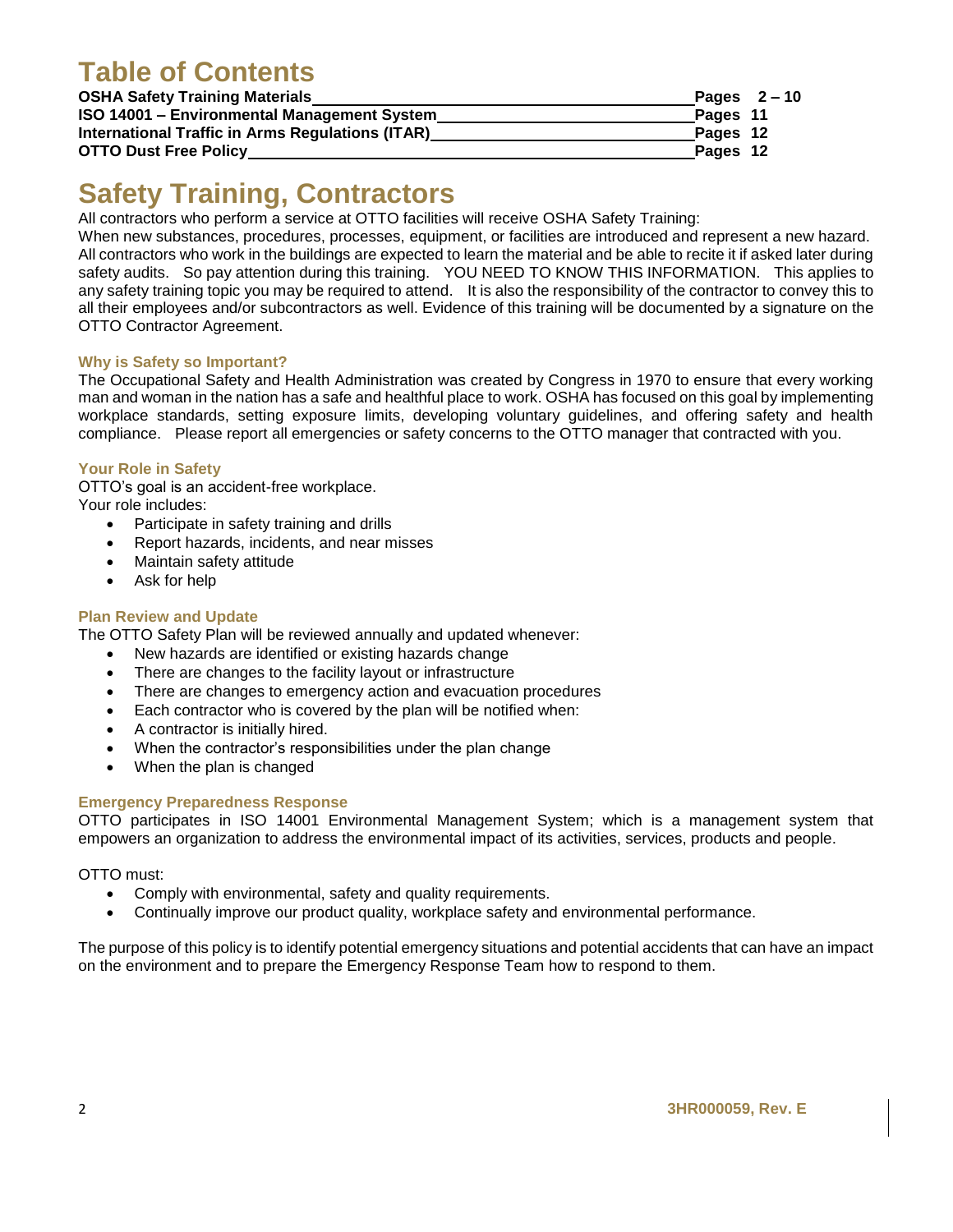#### **Emergency Response Team**

The Emergency Response Team is responsible for responding to all types of emergencies which include:

- Hazardous material handling, storage, spills, releases and other exposures
- Fires and explosions
- Tornados and other weather emergencies
- Floods
- Accidents and injuries requiring first aid and CPR
- Evacuations

The Emergency Response Team is comprised of active employees who have shown an interest in becoming a team member and were approved by HR. The Emergency Response Team members are certified every two years on Blood borne pathogens, CPR and first aid. Blood borne pathogens are microorganisms that are present in human bodily fluids that can cause diseases. It is important contractors report any instances (ex: blood) to HR so it can be properly cleaned.

The entire team is also trained on Hazardous Communication, SDS, Personal Protective Equipment, Safe Chemical Handling and Accident Investigation. Members of the Emergency Response Team who are also members of the Facilities Maintenance group will be the only members trained and authorized to respond to Lock-out Tag-out and Hazardous Spills and Leaks situations. Anyone can call 911 for immediate emergency response. In addition, employees and contractors should also call the Emergency Response Team or manager that contracted with you when they witness an emergency or unsafe condition. The Emergency Response Team will assess and remedy the situation in a quick and efficient manner.

#### **Bloodborne Pathogens**

Bloodborne pathogens are pathogenic microorganisms that are transmitted via human blood and cause disease in humans. They include, but are not limited to, hepatitis B virus (HBV) and human immunodeficiency virus (HIV). Although a number of pathogens can be transmitted percutaneously, HIV-1 remains the most common. What constitutes as an exposure incident? It's an exposure to or contact with blood or other potentially infectious material (OPIM) through broken skin, through the eyes, nose, or mouth; or by means of a wound such as a needle stick.

Potential exposure includes tasks that deal with accidents, post accident exposure, first aid administration, and maintenance work.

#### **Universal Precautions**

Use of medical gloves, goggles and face shields are considered Universal Precautions which are ways to minimize or eliminate exposure to humans of Bloodborne pathogens.

If you come into contact with Bloodborne Pathogens, contact Human Resources or the OTTO manager that contracted you.

#### **Safety Committee**

OTTO also has a Safety Committee which is comprised of the HR department. The Safety Committee meets monthly to discuss, review, and update safety practices at OTTO which include but not limited to: recent accidents, possible accident trends, accident investigation, recent inspections/walk-through, applicable laws and regulation changes, safety training programs and Safety Plans if necessary. If an accident occurs, The Safety Committee or second shift supervisors will conduct an accident investigation. OTTO maintains a Safety Manual, which is comprised of many Safety Plans. These Plans are guidelines, policies and procedures on workplace safety at OTTO. These plans are reviewed annually and updated as necessary. The plan can be found in HR East, HR West, as well as on OTTO's internal website.

#### **Identify Safety Hazards**

Keep your eyes open for safety hazards Fix what you can Report what you can't fix Suggest ideas for safety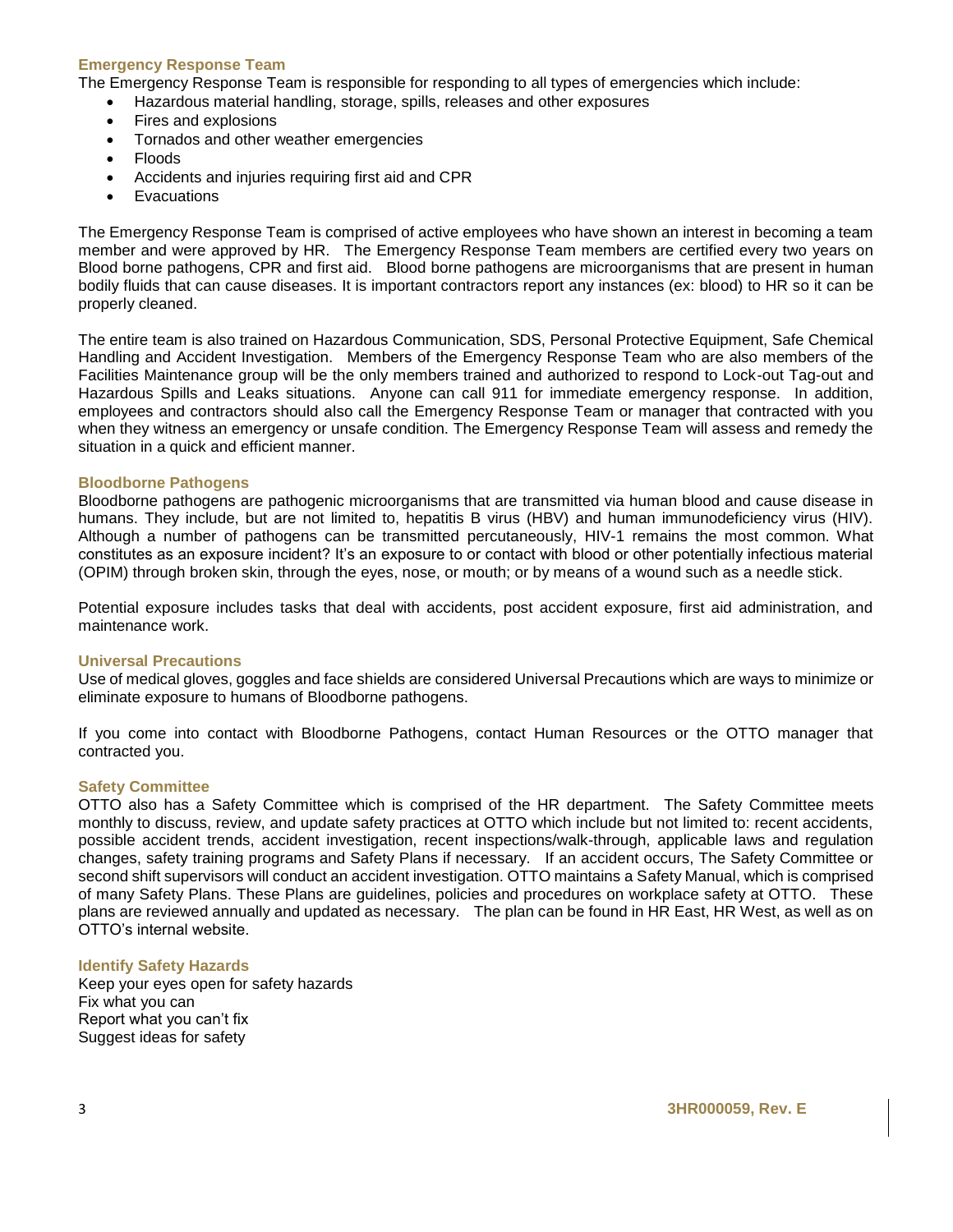#### **General Safety Rules**

OBEY all warning signs FOLLOW all safety procedures DO NOT take shortcuts USE common sense REPORT all injuries immediately to your OTTO manager that contracted with you and/or Human Resources.

#### **Right to Know**

You have the right to know about the hazards of substances you use on the job. If you handle hazardous chemicals carefully and following the correct precaution(s), these chemicals can be handled safely. We all use chemicals in our everyday lives. Examples include: bleach, rubbing alcohol, nail polish remover and WD-40. For the most part, OTTO uses very basic and safe chemicals. Some physical risks of chemicals may be the ability to explode, start fires or cause corrosion. Some health risks of chemicals include skin rashes, breathing problems or irritation of the skin, nose, throat and eyes.

#### **Hazardous Communications, Presence of Chemicals**

It may be necessary to determine if there is a presence or release of a hazardous chemical in the work area. Some indicators of a chemical may be: strong or unique odors, visually inspecting the air quality, skin irritation or a fire alarm signal. Some symptoms of overexposure are dizziness, nausea, vomiting and burning of the nose or eyes. You should always notify the manager that contacted with you so they can remedy the situation. An individual may need medical attention, which HR and/or member(s) of the emergency response team will facilitate if necessary. The best way to learn about the affects of chemicals is to read the Safety Data Sheet.

#### **Exposure to Chemicals**

What to do if you have been exposed to chemicals through:

- Inhalation: remove yourself or others from the area to get some fresh air.
- Eyes: Flush eyes using eye wash station
- Skin: Wash with soap and water
- Swallowing: Get immediate medical assistance

#### **Personal Protective Equipment (PPE)**

- Purpose: The purpose of this program is to reduce the likelihood of employee accidents and injuries through the proper selection, provision and use of Personal Protective Equipment.
- Contractors need to provide their own PPE to prevent and reduce exposure to chemicals or hazards. Always use the appropriate PPE in designated areas.

#### **Labeling**

- Currently OTTO is using HMIS codes on the Right to Know label.
- The Hazard Communication Standard has adopted new requirements under the GHS or Globally Harmonized System that includes pictograms, signal words, hazard statements, and precautionary statements.
- As of June 1, 2015 all labels must follow the new standard.
- During the transition period, both labels with the HMIS codes and labels that follow the new standard will be found in the workplace, so it is important to understand both methods of labeling.
- Chemicals that are kept in the original manufacturer container do not require an additional Right to Know label to be applied.
- The MTL or MRO number (if available) and common chemical name of the chemical are clearly written or typed on the Right to Know label.
- Waste containers must be identified with the chemical stored in the container.

#### **How to Read Labels, HMIS**

- HMIS and other organizations have developed a color/number coded labeling system for quick reference.
- Blue: Health
- Red: Flammability
- Yellow: Reactivity
- White: Personal protection, other hazards or special handling.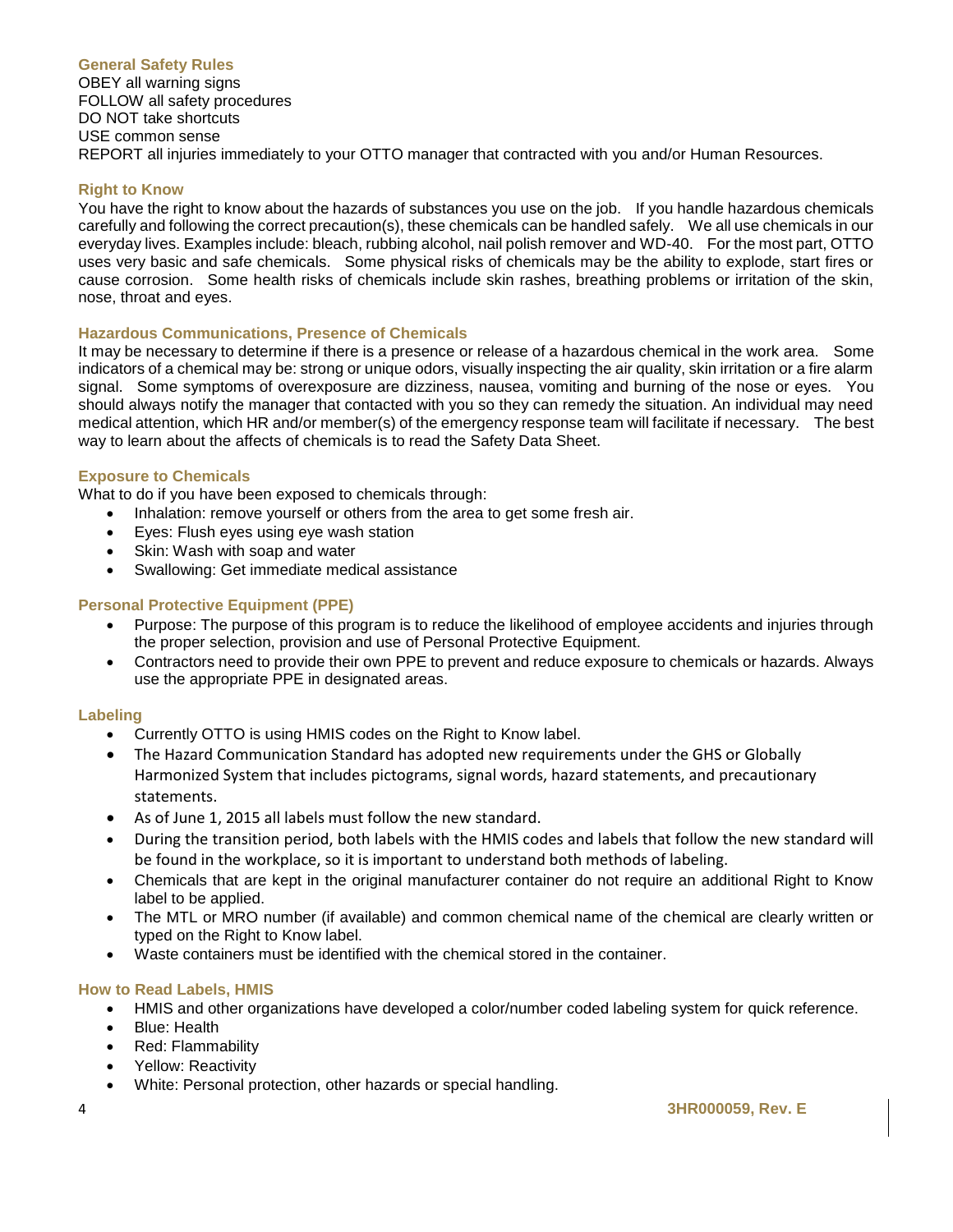#### **How to Read Labels, GHS**

- Under the new standard, chemical manufacturers and importers will be required to provide a label that includes a harmonized signal word, pictogram, and hazard statement for each hazard class and category.
- Labels will require the following elements:
- Pictogram: A symbol plus other graphic elements, such as a border, background pattern, or color that is intended to convey specific information about the hazards of a chemical. Each pictogram consists of a different symbol on a white background within a red square frame set on a point (i.e. a red diamond). There are nine pictograms under GHS, however, only eight pictograms are required under the HCS.
- Signal Words: A single word used to indicate the relative level of severity of hazard and alert the reader to a potential hazard on the label. The signal words used are "danger" and "warning." "Danger" is used for the more severe hazards, while "warning" is used for less severe hazards.
- Hazard Statements: A statement assigned to a hazard class and category that describes the nature of the hazard(s) of a chemical, including, where appropriate, the degree of hazard.
- Precautionary Statements: A phrase that describes recommended measures to be taken to minimize or prevent adverse effects resulting from exposure to a hazardous chemical, or improper storage or handling of a hazardous chemical.

#### **Spills and Leaks**

If a large quantity of a chemical spills or leaks (greater than one gallon):

- Evacuate the area
- Tell a supervisor, HR, Emergency Response Team Member or your OTTO manager that contracted with you.
- Stay away
- Remove flammable items if safe to do so
- Facilities Maintenance will take the necessary action to clean spill, as they are fully trained in spill cleanup.

#### **Cleaning Spills**

If a small spill occurs (less than one gallon) anyone can clean the spill.

- Make sure you are knowledgeable about the chemical and have all PPE before you begin cleaning a spill.
- OTTO has multiple Spill Kits located throughout both buildings.
- The Spill Kits contain materials to assist with cleaning a spill; such as absorbent pads and other materials.
- A tamper proof seal will be placed over the kit to guarantee all needed materials are in the kit for necessary cleanup.
- The outside of the kit contains instructions on how to replace items in the kit. If you use materials out of the kit, please tell your OTTO manager that contracted with you, so they can take action to replace the used items.

#### **Use of safety and spill response equipment**

Absorbent sock/snake

• Place around drains or large spills to prevent further seepage.

Absorbent pads

• Place pad over the spill

#### Absorbent material

• Place over the spill and sweep up

#### **Safe Chemical Handling**

- Follow all procedures and read all labels
- Do not rub or touch eyes while working with or around chemicals
- Close all containers when not in use
- Properly store chemicals
- Use proper personal protective equipment
- No eating or drinking is allowed when working with chemicals
- Never smell or taste a chemical to identify it
- If you have been OVER exposed to chemicals, notify your OTTO manager that contracted with you.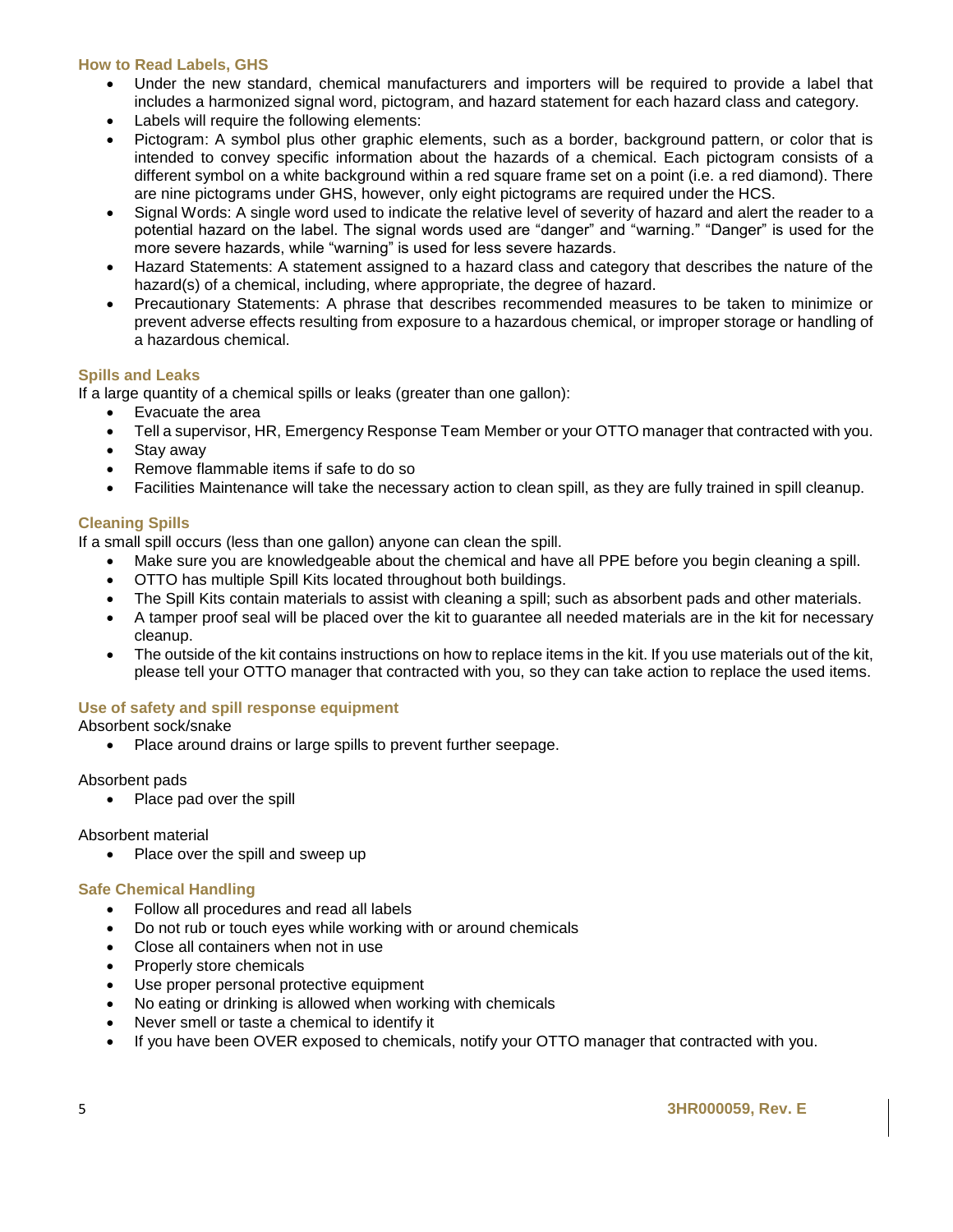#### **Safe Chemical Handling**

- Use approved containers for chemicals
- Store hazardous chemicals away from storm drains
- Put rags soaked with flammable liquids in approved, closed containers
- Avoid mixing flammable and combustible solvents
- Use only approved containers that are properly labeled.
- Store barrels on Spill Containment Pallets.

#### **Toxic Material Release**

All employees and contractors from the affected area(s) will be evacuated from the facility in the event of a toxic material release. Here are the general procedures for handling a toxic material release.

- Notify Human Resources or the Director of HR or your OTTO manager that contracted with you.
- Human Resources, in conjunction with the Facilities Maintenance Department will investigate the instance and provide further instructions. Any instructions will be announced over the intercom system.
- Upon evacuation announcement, exit the building and report to the Primary Meeting Areas.

#### **Safety Data Sheet (SDS)**

- Under the GHS requirements a Material Safety Data Sheet is now known as a Safety Data Sheet or SDS.
- An SDS is a document that is given to OTTO from the manufacturer of the chemical.
- An SDS contains important information about the chemical and can be easily obtained by all employees and contractors at any time.
- The SDSs are stored in HR and copies can be requested at any time.
- The OTTO manager that contracted with you can also obtain one for you.
- If the contractor brings their own chemicals into OTTO facilities, they must provide an SDS to the OTTO manager who contracted them.

#### **Safety Data Sheet Format**

The format of the 16-section SDS should include the following sections:

- Section 1. Identification
- Section 2. Hazard(s) identification
- Section 3. Composition/information on ingredients
- Section 4. First-Aid measures
- Section 5. Fire-fighting measures
- Section 6. Accidental release measures
- Section 7. Handling and storage
- Section 8. Exposure controls/personal protection
- Section 9. Physical and chemical properties
- Section 10. Stability and reactivity
- Section 11. Toxicological information
- Section 12. Ecological information
- Section 13. Disposal considerations
- Section 14. Transport information
- Section 15. Regulatory information
- Section 16. Other information, including date of preparation or last revision

#### **Conditions for Evacuation**

- Emergencies that require an evacuation of the facility include, but are not limited to: fire, flood, toxic material release and workplace violence etc.
- Evacuation Signal:
	- o A long and continuous warning bell or
	- $\circ$  Verbal commands will be broadcast throughout OTTO over the intercom system, which will indicate that all people are to exit the building immediately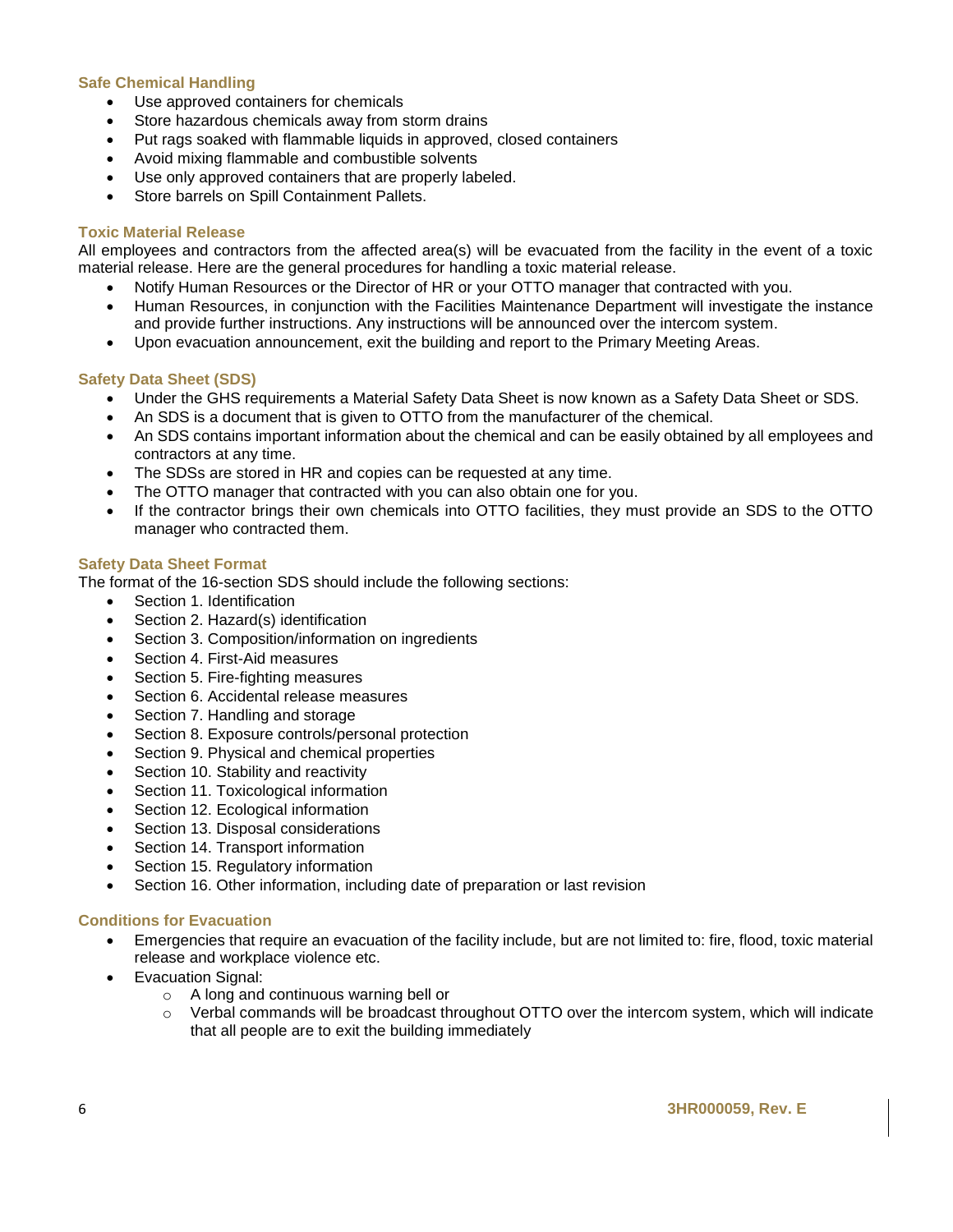#### **Communication**

- During an emergency, HR, Facilities Maintenance, and the Receptionists will have access to portable 2-way radios.
- Announcements will also be made over the intercom.
- If the power is out, the intercom system will go out. If the intercom system is not available for use, word of mouth will be the main communication form.

#### **Contractors**

- As a contractor, you will be required to participate in evacuations or shelter procedures.
- You will report to the Primary Meeting area so you can be accounted for following an evacuation.
- The hosts of contractors, evacuation monitors, and designated assistants in the area where are located at the time of an evacuation will help contractors safely evacuate.

#### **Discovery of Emergency**

Employees are to report all injuries, some of which include:

- Medical
- Fire
- Severe weather
- Bomb threat
- Chemical spill
- Extended power loss

#### **Evacuation Route Maps and Assembly Areas**

- Evacuation route maps will be clearly posted in each work area. The following information is marked on evacuation maps:
	- o Emergency exits
	- o Evacuation routes
	- o Primary meeting area

#### **Evacuation and Flood Evacuation**

- The primary meeting area for employees of the East building will be east of the power house which gradually becomes higher ground. The primary meeting area for employees of the West building will be between Lincoln Avenue and the parking lot.
- In the event of a flood, Human Resources will instruct employees to take the correct course of action depending upon the severity of the flood. If necessary, announcements or instructions would be made over the intercom system.
- If extreme flooding occurs, the primary and secondary meeting areas may be under water. If this happens, the secondary meeting area for employees of East would be the OTTO school. The secondary meeting area for West would be the northwest corner of Lincoln and Main Street.

#### **Escape Procedure**

Any person who discovers a fire or other emergency will follow these reporting and escape procedures:

- When a fire is seen, or another emergency condition becomes known, walk to a safe area and warn others along the way.
- Immediately activate the nearest emergency alarm pull box and/or dial 911, from an OTTO land line phone. The caller will state his or her name, location, type of help needed, and stay on the telephone until released by the dispatcher.
- After activating the alarm, proceed to the Primary Meeting area.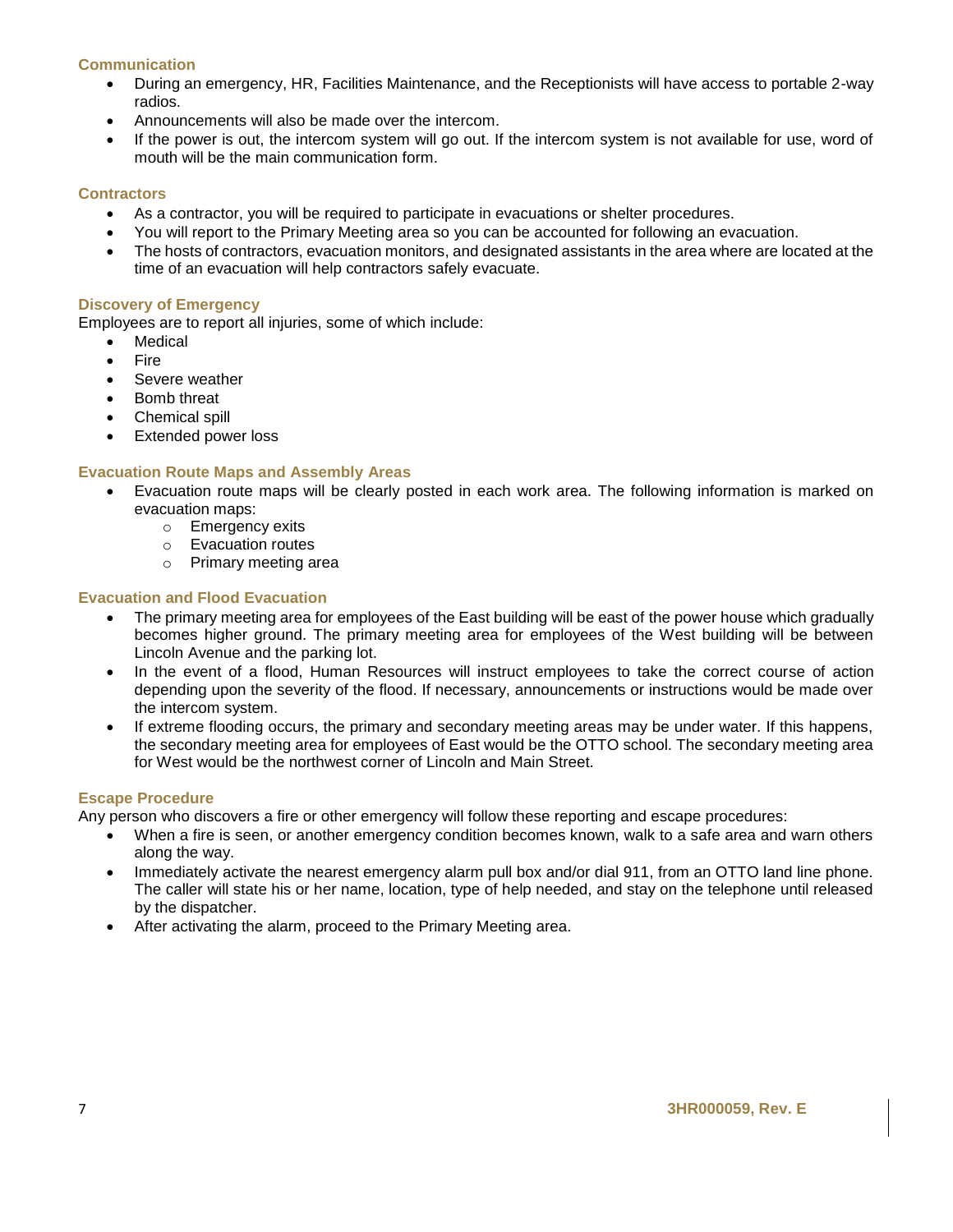#### **General Escape Procedure**

- When the alarm sounds, evacuate according to the designated primary routes or secondary routes to the primary meeting areas. All designated primary and secondary routes are posted in work areas. Maps of escape routes and fire extinguishers are mounted on the walls throughout the buildings.
- After personnel are evacuated and have reached the assembly areas, the designated supervisors will conduct a thorough head count of all personnel. Supervisor and/or managers will determine an accurate headcount. The name(s) of any missing persons and suspected locations of unaccounted or injured people will be immediately communicated to their supervisors, who will contact Human Resources. Human Resources will then notify police/fire department of people who are missing and the location within the building in which they usually work.
- Remain in the primary meeting areas until the "all clear" signal has been given by the President or the Director of Human Resources. Do not go to personal vehicles or leave the primary meeting area.

#### **Bomb Threat**

All employees will be evacuated from the facility in the event of a bomb threat. Following are the general procedures for handling a bomb threat:

- Notify Human Resources or the Director of HR or the OTTO manager that contracted you.
- Human Resources will investigate the instance and provide further instructions, which will be announced over the intercom system.
- Upon evacuation announcement, exit the building and report to the Primary Meeting Areas.
- $\bullet$  2<sup>nd</sup> shift employees shall follow the directions given by 2<sup>nd</sup> shift supervisor, in the absence of HR presence.

#### **Fire or Explosion Emergency**

If contractor discovers a fire or sees an explosion:

- Immediately sound the fire alarm by activating nearest fire alarm pull station. The pull devices will notify the fire department.
- Only trained and authorized employees (Emergency Response Team Members) are permitted to extinguish incipient fires. They may attempt to extinguish the incipient fire if the employee determines it is safe to do so.
- If unable or untrained to extinguish the fire, close—but DO NOT lock—the door and go to the evacuation assembly area.

#### **Fire Response, Fire Extinguishers**

- Only employees trained and authorized are permitted to operate fire extinguishers.
- Employees on the Emergency Response Team will be trained in a Fire Extinguisher course.
- Do not operate fire extinguishers if you are not trained and certified by OTTO.

#### **Severe Weather and Natural Disasters**

- In the case of severe weather and natural disasters, OTTO may need to close for the safety of its employees.
- There are multiple methods to find out if OTTO is closed: phone, internet, T.V. and radio.
- OTTO's general phone number will have a recording saying the building is closed.
- A copy of this information can also be requested in HR.
- Register with www.emergencyclosingcenter.com

#### **Shelter-in-Place**

The Shelter-in-place area for the 2E building is located in the first floor warehouse. The Shelter-in-place area for the 10W building is located in the first floor facilities maintenance and test lab area. During inclement weather the receptionist or the 2<sup>nd</sup> Shift designee listens to the Quadcom radio receiver which announces tornado watches and warnings in the area. Employees and other personnel will be notified to take shelter by a verbal announcement over the intercom system.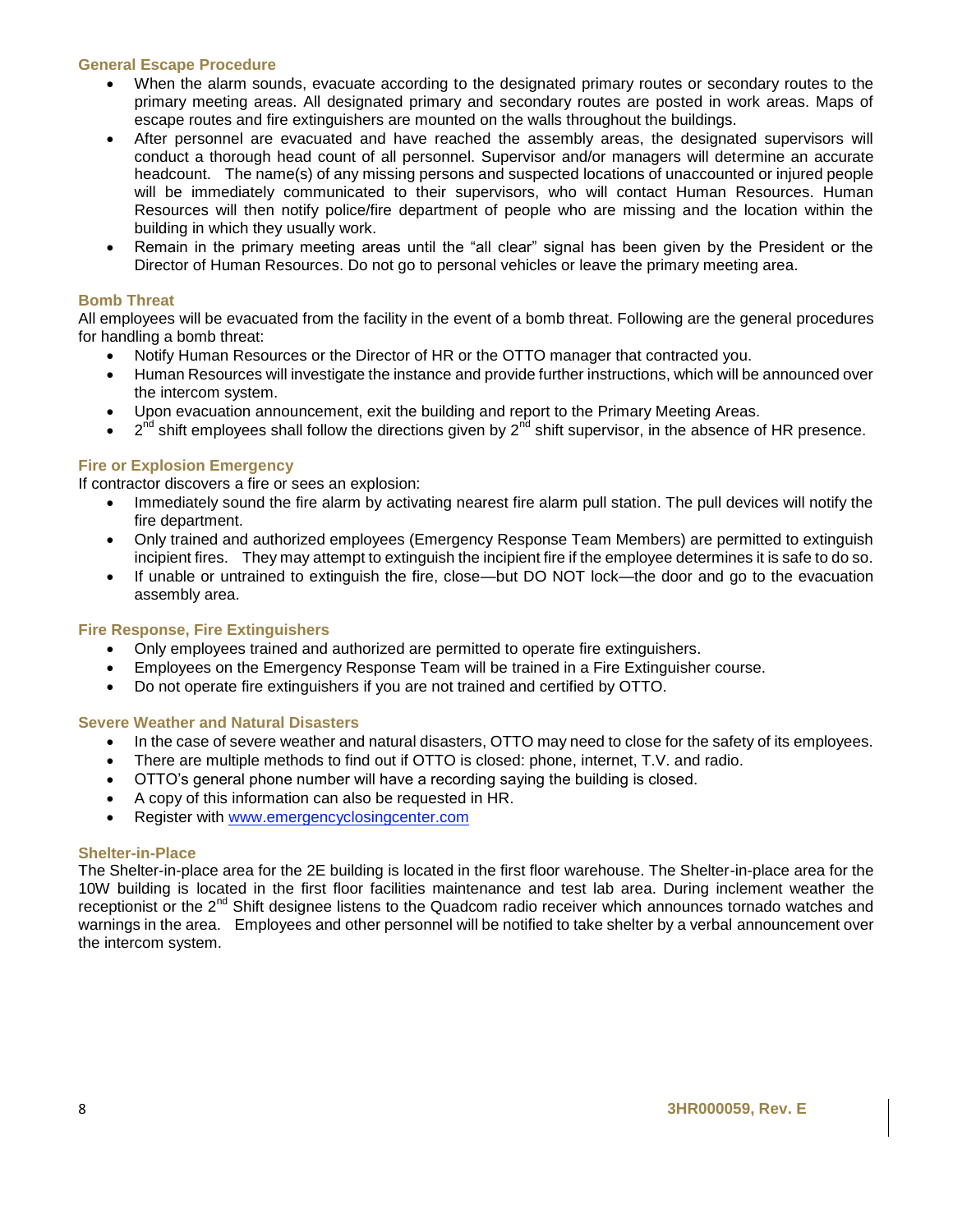#### **Prevention and Control**

- The following job titles at OTTO are responsible for performing all the maintenance to prevent or control sources of ignition or fires.
	- o Maintenance Technicians, Building Mechanics, Custodians
	- o Manufacturing Maintenance Technicians
	- o Molding Technicians, Molding Machine Operators
	- o CNC Operators, CNC Setup
	- o Outside contractors
- OTTO maintains a sprinkler system throughout all the buildings designed to assist in controlling a fire as well has fire extinguishers located throughout all the buildings as well.

#### **Medical Emergency**

Immediately notify the Emergency Response committee or your manager that contracted with you. The Emergency Response committee will evaluate the situation. If treatment from a physician is needed but is not an emergency, Facilities Maintenance may transport the individual to a healthcare provider that OTTO partners with or the employee's family member is called for transportation. If the situation is an absolute emergency, call 911.

- If 911 is needed to be called, give information as to the nature of the emergency and the exact location of the emergency with 2 East Main Street or 10 West Main Street, Carpentersville, IL 60110.
- If calling 911, stay on the phone with the emergency operator until all the necessary information is obtained and the operator hangs up.
- Have someone else notify the President, Director of HR, Facilities Manager, or HR and give them the same information that was given to the Emergency Response Team or 911. Tell them who has been notified.
- If there is a person who has received first-aid training nearby, contact him or her for immediate assistance. The names of those who have received first-aid training are posted on the bulletin boards outside of the cafeterias throughout OTTO East and OTTO West as well as the internal website.
- Send someone to the chosen entrance to escort the rescue units to the scene of the emergency.
- Stay with the ill/injured person and do what you can to keep him/her comfortable until medical assistance arrives (if safe to do so).

#### **Power Outage**

- In the event of a power outage, Human Resources will instruct building occupants to take the correct course of action depending upon the anticipated length of the outage.
- During electrical outages due to severe weather, building occupants will be requested to stay in the building until the weather improves. If the weather is not severe, the President or Director of HR or designee may make the decision to close the building if it appears to be a prolonged outage.
- If personnel are in an unlighted area at the time of the outage, they will proceed cautiously to an area that has emergency lights.
- Do not attempt to use elevators during a power outage. If a power outage occurs while an elevator is occupied, do not attempt to escape if the elevator car stops between floors or doors do not open. Push the emergency button in the elevator. That will enable the speaker which calls and connects to the fire department. A cell phone may also be used to call 911.

#### **Your Role in Security**

- Workplace goal is safety
- Follow procedures— keep doors locked, don't lend your I.D., respond to alarms
- Report security concerns— unlocked doors, strangers, suspicious mail
- Cooperate with investigations

#### **Accident Response**

- Call Emergency Response Team or OTTO Manager that contracted you.
- Cooperate with the investigation

#### **First Aid**

- Contact Emergency Response Team
- Use eyewash stations for chemical exposure to eyes
- First-aid boxes are located near your work area.
- Consult SDS if exposed to spills or releases
- Protect against Blood borne Pathogens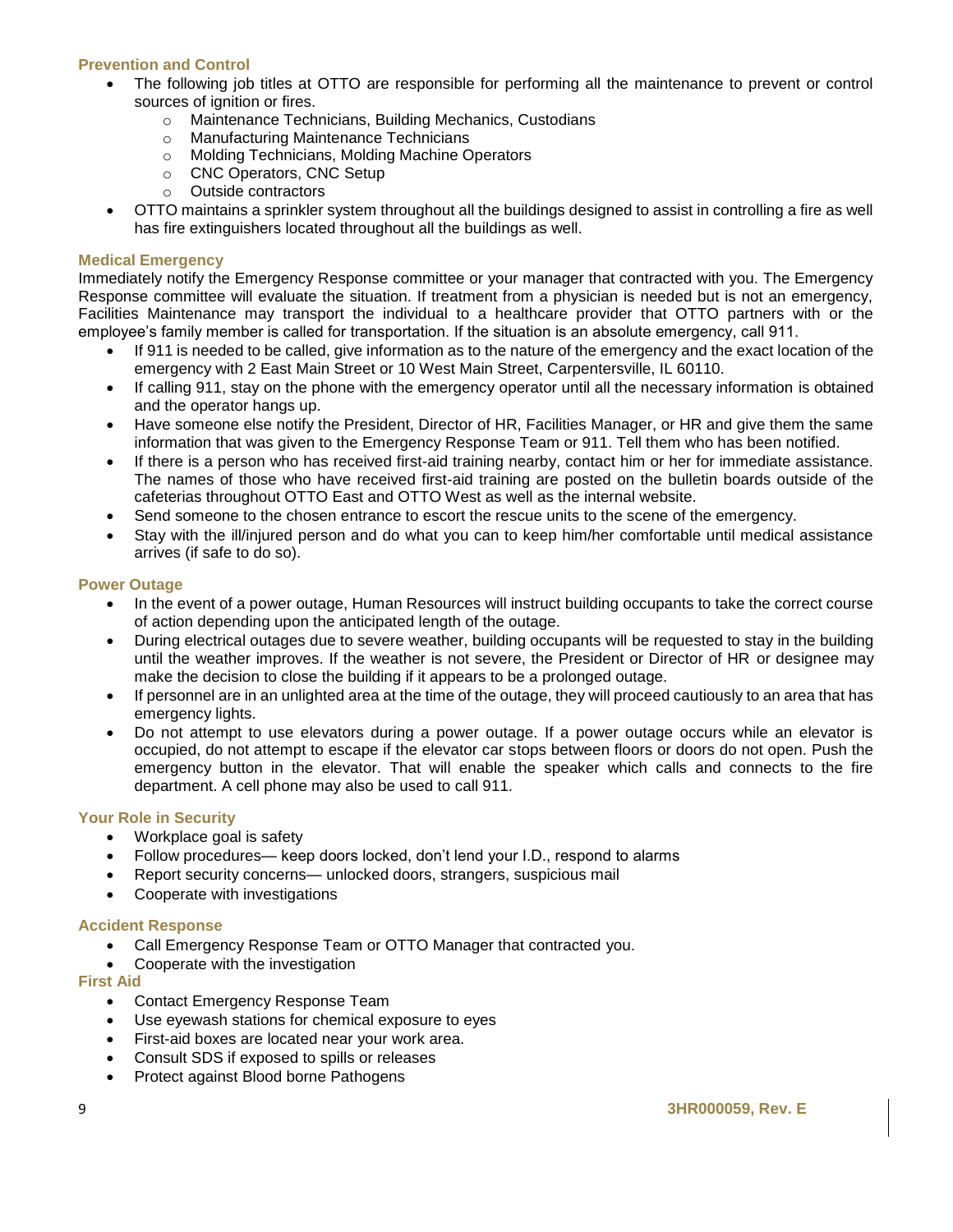#### **Common Fire Hazards include, (but are not limited to):**

- Office equipment and supplies
- Electrical wires, equipment and machinery
- Chemical and paper storage areas
- Turn off heaters, fans, soldering irons and pots before you leave work
- Gas lines
- Temporary Cardboard Disposal Bin areas

#### **Electrical Hazards**

Do:

- Use plugs that fit the outlet
- Check wire and cord insulation
- Make sure electrical connections are tight
- Keep flammables away from outlets
- Keep clear access to electrical boxes

#### **Workplace Violence**

In workplace violence occurs; notify Human Resources or the OTTO Manager that contracted you. Human Resources will instruct everyone to take the correct course of action depending upon the severity of the instance.

#### **Lock-Out Tag-Out**

What is lock-out tag-out? This process occurs when machinery or equipment becomes stuck or broken. The machine gets locked and a tag gets put on the machine to notify others it is broken and not to use the equipment.

What gets Lock-out Tag-out? Machines and equipment in which the unexpected energization or start up of the machines or equipment, or release of stored energy could cause injury to employees. If machines or equipment becomes stuck or broken, notify a supervisor, Manufacturing Maintenance or Facilities Maintenance. No employee may use equipment until repair has been made and deemed safe for use.

- Do NOT use this machine until the lock and tag have been removed (fixed).
- Do NOT attempt to fix the machinery yourself!
- Only certified employees or technicians can repair damaged equipment.

#### **Forklift Safety**

- Contractors may not use OTTO forklifts unless they have been trained and certified to the same type of forklift and provide evidence of such.
- This ensures safety in the workplace.
- Never use a forklift if you have not been properly trained and certified.
- Perform Daily Inspections of the equipment and don't use if broken.

#### **Overhead Cranes and Lifts**

Employees who use an overhead crane or lift will be trained and certified every year. This ensures safety in the workplace. Contractors may never use an overhead crane or lift if you have not been properly trained (unless you are contracted to service it).

#### **Hearing Conservation**

- Employees who work in areas that require hearing protection will be trained and certified every year.
- This ensures safety in the workplace.
- Never work in areas that require hearing protection if you have not been trained on the proper use of PPE.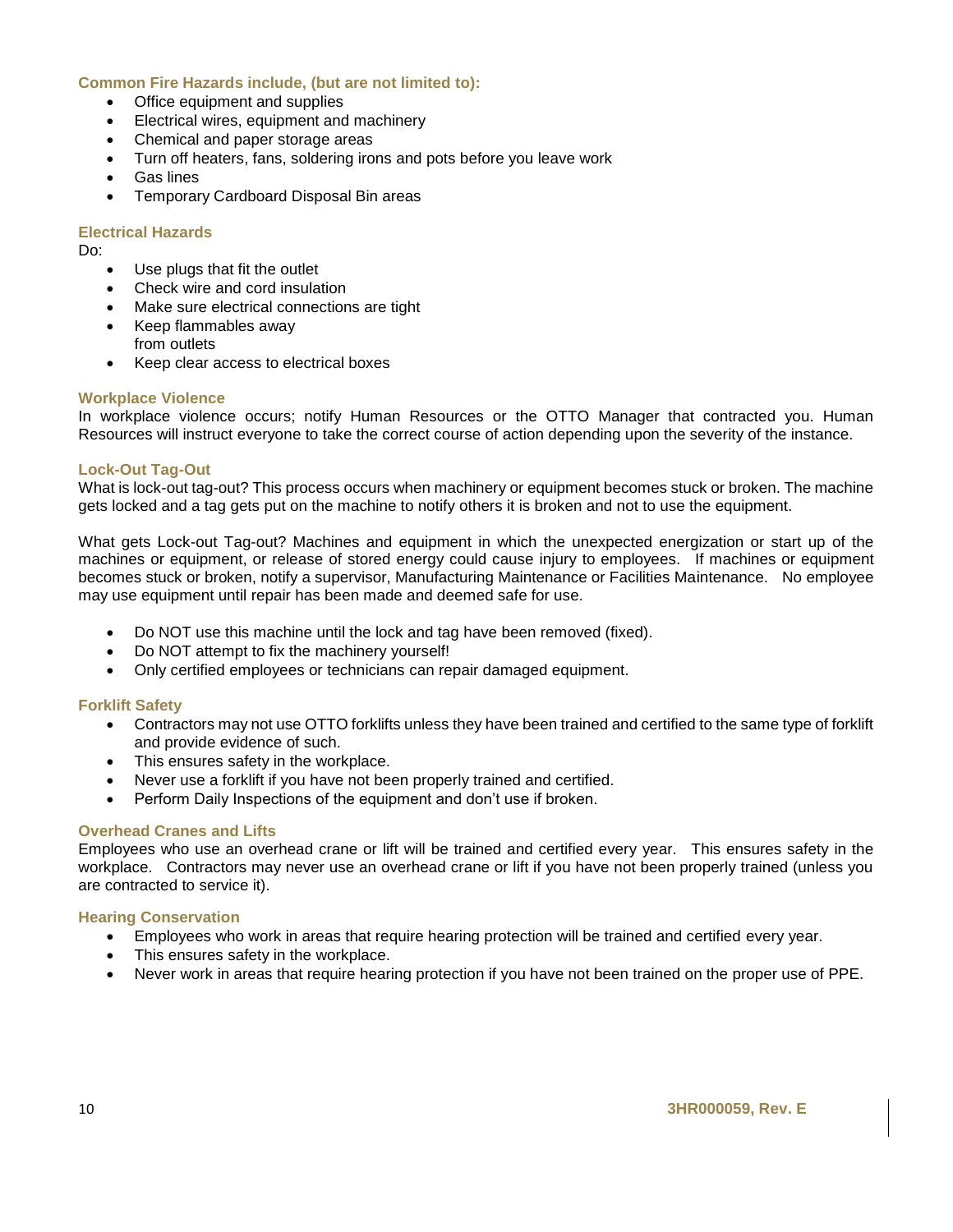#### **Material Handling**

- Assess load and route
- Choose the right equipment
- Hand truck
- Powered vehicles
- **Conveyors**
- Hoists and derricks
- Load equipment safely
- Push—don't pull
- Wear appropriate PPE

#### **Back Safety**

- Stand close to the load with your feet spread shoulder width apart. One foot should be slightly in front of the other for balance.
- Squat down while bending at the knees (not your waist). Tuck your chin while keeping your back as vertical as possible.
- Get a firm grasp of the object before beginning the lift.
- Slowly begin straightening your legs, lifting slowly. Never twist your body during this step.
- Once the lift is complete, keep the object as close to the body as possible. If the load's center of gravity moves away from your body, there is a dramatic increase in stress to the lumbar region of the back.
- If you must turn while carrying the load, turn using your feet, not your torso.
- To place the object below the level of your waist, follow the same procedures in reverse order. Remember to keep your back as vertical as possible, and bend at the knees.

#### **Slip, Trip, and Fall Hazards**

- Power cords, ropes, hoses across the floors and walkways
- Open-sided floors and platforms
- Clutter in walkways
- Floors, wall holes, and openings
- Open pits, tanks, vats, and ditches
- Wet floors

#### **Falls**

It is the policy of OTTO to prevent injuries to all employees and ensure their safety at work. Employees that are exposed to the possibility of 6 ft. or more potential fall are to be trained in fall prevention safety.

- Facilities Maintenance Department
- Machine Maintenance Department
- If you have not been trained in proper fall prevention, do not use this equipment.

#### **Good Housekeeping**

- Keep clear access to evacuation routes, emergency exits, fire-fighting equipment and first-aid stations, and electrical panels
- Keep walkways and stairwells clear
- Close drawers and doors
- Dispose of trash promptly and properly
- Keep workstations organized

#### **Machine Guarding**

- The point of operation of machines whose operation exposes an employee to the injury shall be guarded.
- Guards are in place to keep employees safe.
- Never remove protective guards unless instructed to do so.
- Only use machinery if you have been properly trained.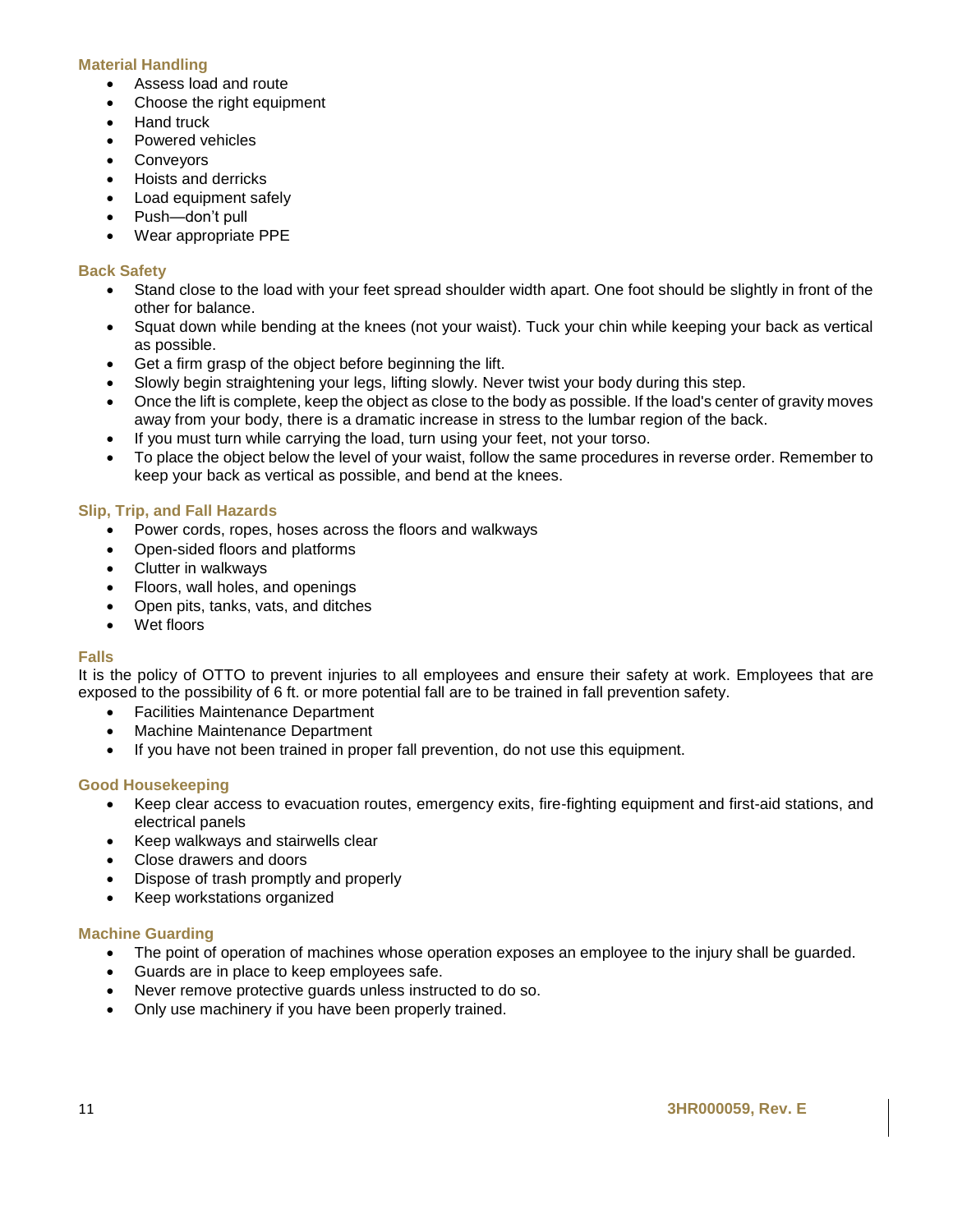## **OTTO and the Environment (ISO 14001)**

- With our focus on continuous improvement, OTTO developed a quality management system to better satisfy the needs of our customers and to improve the management of the company. The quality system complies with the international standards ANSI/ISO/ASQ Q9001, ISO/IEC 17025-2005, BS EN 13980:2002, ISO 14001, AS9100, and CFR 14 Part 121, 135, and 145, and EASA Part 145.
- ISO 14001 is a management system that empowers an organization to address the environmental impact of its activities, services, products and people. It then provides a framework for companies to take steps to identify issues significant to them, and implement environmental management programs to achieve improved performance. OTTO's Environmental policy states that we are committed to assure that the operations, products and services do not adversely affect the environment.

In accordance with ISO 14001; OTTO has developed the following Environmental Objectives:

- Provide the best available products and services, considering the needs of our customers, employees, environment, and all other interested parties;
- Prevent pollution and comply with all environmental, safety and quality requirements to which we subscribe;
- Continually improve our product quality, workplace safety, and environmental performance
- OTTO recognizes and accepts its responsibility for the environment as an integral part of its services and operations. OTTO is committed to excellence and leadership in protecting the environment and will strive to achieve this objective through an effective Environmental Management System which adheres to the following principles:
- **Compliance**
	- We will manage all of our activities to meet or surpass the standards of all relevant environmental laws and regulations and other requirements.
- **Continuous Improvement** 
	- $\circ$  We will establish measurable environmental improvement goals and targets and regularly audit and review environmental performance; continually monitor and improve environmental performance in existing and new operations; strive for cost-effectiveness in environmental management by improving operations, and by promoting the reform of ineffective environmental regulations or laws.
- **Pollution Prevention**
	- o We will take into account the impact of our environmental aspects when making decisions; ensure that our facility develops and implements a pollution prevention plan.
- **Communication**
	- $\circ$  We will provide training and education to our employees to ensure that they can work safely, efficiently, and in an environmentally sound manner; communicate openly with employees, clients, the public, government, and regulatory agencies concerning the company's environmental performance and improvement plans.
	- $\circ$  In the event of an environmental accident (i.e., chemical spill) ALL CONTRACTORS must notify the OTTO manager that contracted them in order to initiate proper clean up procedures.
- . *The scope of the OTTO Environmental Management System includes all employees, contractors, customers, vendors, visitors and other interested parties. Products, activities, processes and services of the Environmental Management System are limited to defined environmental aspects which OTTO can control within the OTTO Campus and manage; compliance to RoHS and REACH directives where applicable and environmental regulations as required by law. OTTO Environmental Management System internal and external issues relevant to its purpose include but are not limited to the use of non-renewable resources and restricted substances.*